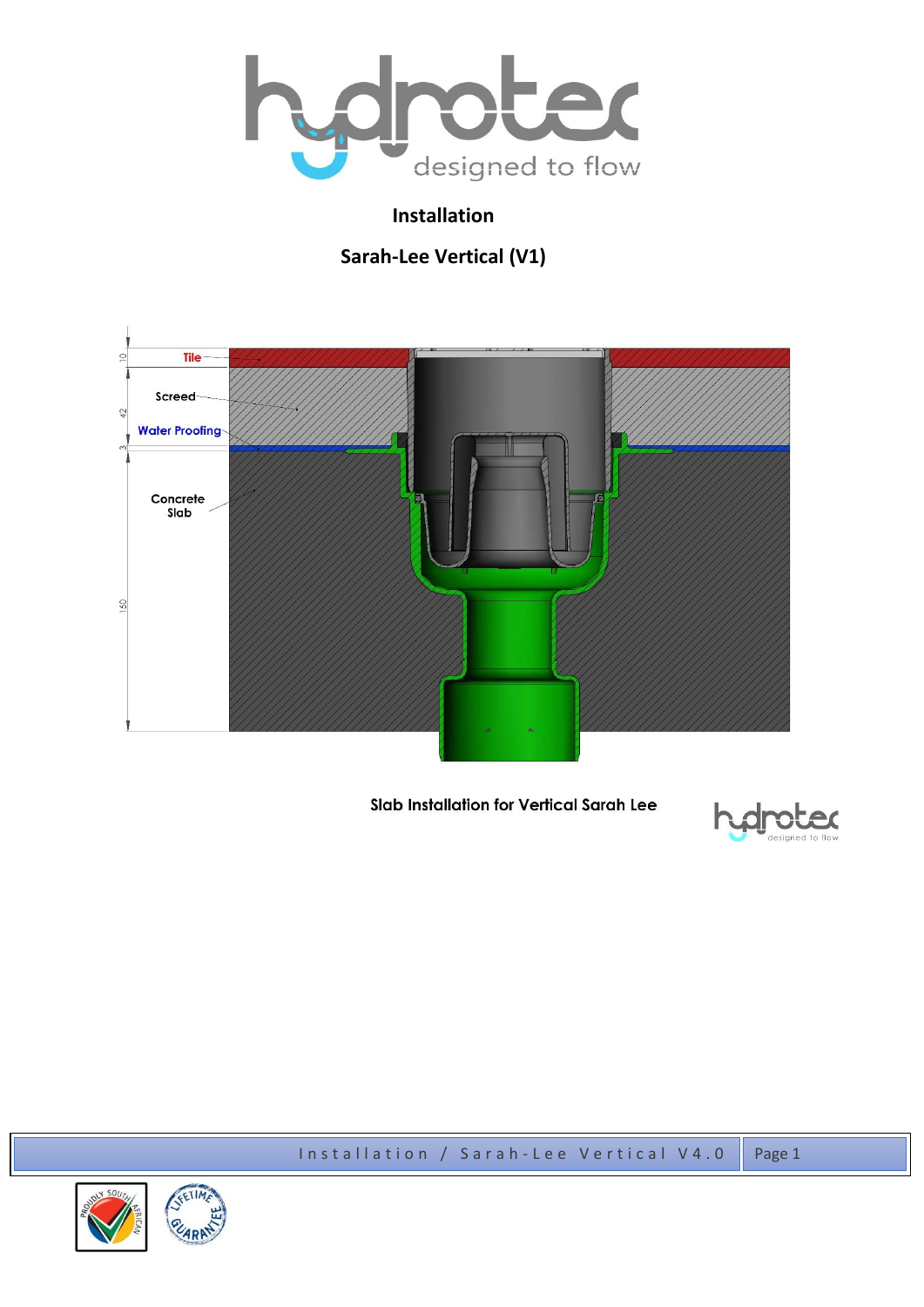

# *Product consist of 8 Parts (including EPDM Seal & Ring Seal)*

| <b>Description</b>                                                                                                                                                                                                                                         | Product & code |
|------------------------------------------------------------------------------------------------------------------------------------------------------------------------------------------------------------------------------------------------------------|----------------|
| <u>A - Universal Base &amp; EPDM Seal</u><br>* Option - 75mm/50mm vertical outlet<br>* Holding device for water trap and all other components<br>* EPDM Seal assist with securing the base connector<br>Material - Base / ABS Plastic<br>EPDM Seal / Nylon | P/C - HT/UBV   |
| <b>B</b> - Bottom Trap & TPE/Ring Seal<br>* Component forms the base of the 55mm deep water trap<br>* Trap allows for securing and retrieving flushed valuables<br>* Fits in Universal Base (A)<br>Material - Trap / ABS Plastic<br>TPE Seal / Nylon       | $P/C - HT/BT$  |
| C - Top Trap Lid<br>* Fits securely over the Bottom Trap and TPE Seal<br>* Prevents odour from escaping<br>Material - ABS Plastic                                                                                                                          | P/C - HT/TTL   |



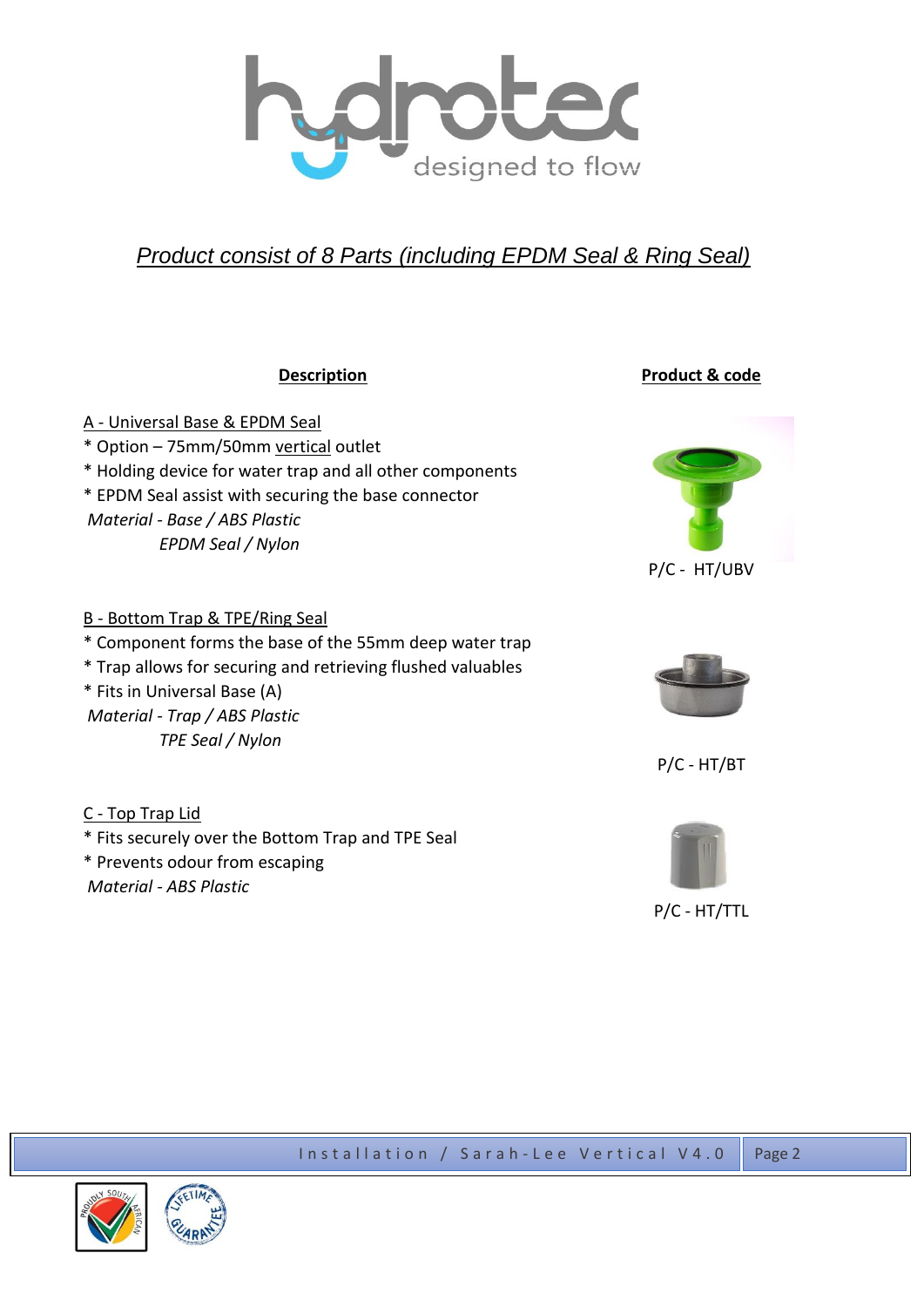

**Description Product & code** 



P/C - HT/IC

## **Connection of unit to drain pipe**

- 1. Cut away on the indicated cut line of the **(A.)** Base Vertical (Green) drain unit for connection to 50mm waste pipe or leave intact for connection to 75mm waste pipe.
- 2. Use acetone or similar cleanser to remove any greasiness from both the 75/50mm universal base drain outlet spigot as well as from the inside of the relevant fitting that it is being connected to.
- 3. Before applying suitable glue agent, depending on pipes being installed, use 150 grid paper to etch the surfaces being glued together.
- 4. Apply suitable glue agent to both surfaces, namely inside of fitting and outside of **(D.)** Base Connector /Spigot.
- 5. Leave joint undisturbed until fully cured.